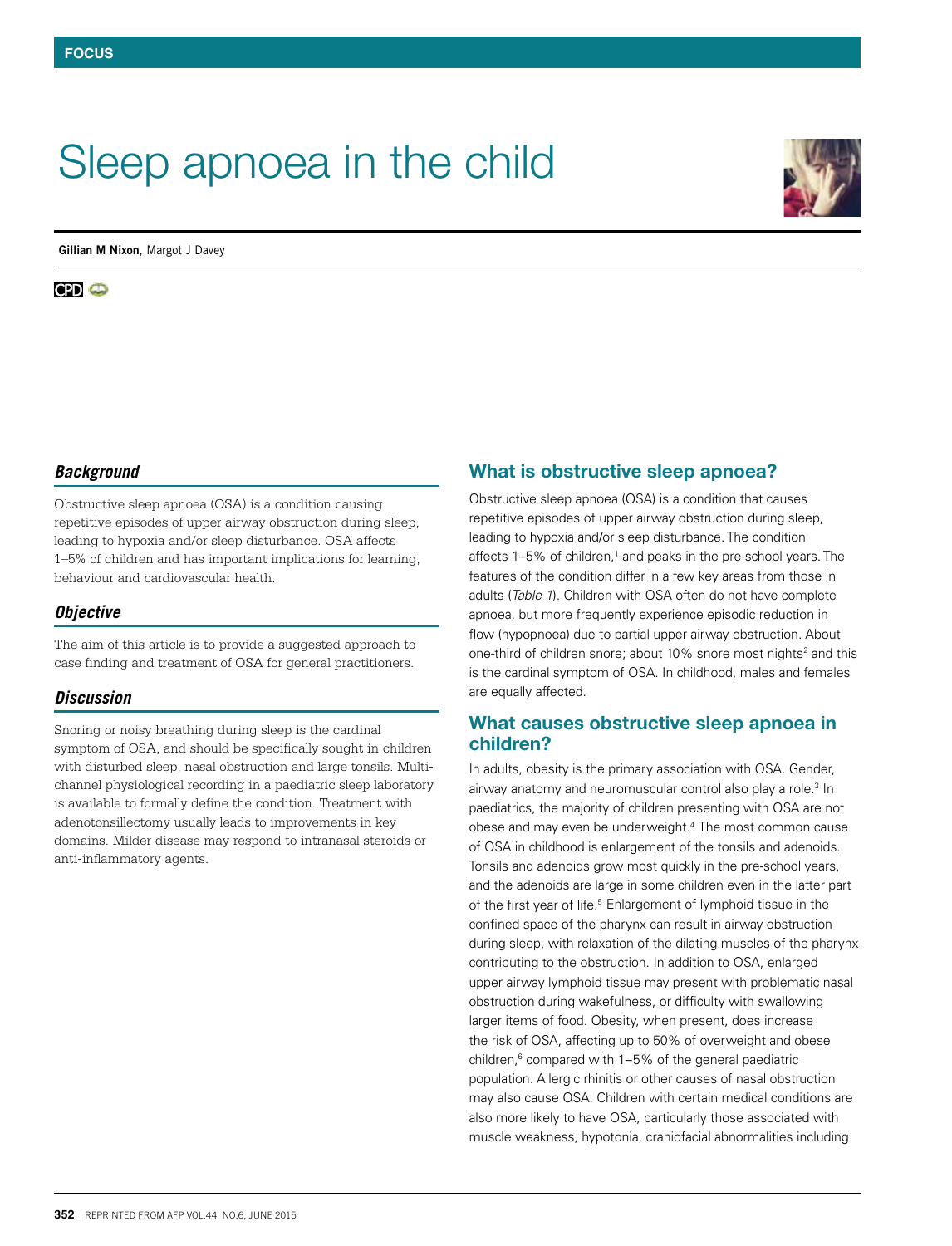retro/micrognathia, previous upper airway surgery including repair of cleft palate, and syndromes such as Down syndrome or achondroplasia.

# The consequences of OSA in childhood

Studies on the impact of OSA in children have been focused on two main areas: cardiovascular and neurocognitive/behavioural. OSA is associated with increases in blood pressure during sleep<sup>78</sup> and structural changes, such as increased left and right ventricular wall thickness, evident on echocardiography.<sup>9</sup> Longterm consequences of these changes are not known, but longterm studies in other conditions suggest that increases in blood pressure in childhood increase the risk of lifelong hypertension.10 Evidence for the reversibility of these structural cardiac changes with resolution of OSA<sup>11,12</sup> adds weight to the argument for early detection and treatment of this condition.

The relationship of OSA with impairments in memory, attention, learning and behaviour has been recognised for many years. Hypoxia or sleep disturbance in the absence of hypoxia have the potential to impair cognitive functioning and lead to daytime behavioural difficulties. One early study in the US demonstrated OSA in 18% of children performing in the lowest 10% of the first grade (aged approximately 6 years), with subsequent improvement in performance after adenotonsillectomy.<sup>13</sup> Subsequent studies have found specific cognitive deficits in learning and mental processing in children with OSA.14 Somewhat surprisingly, children with mild OSA, or even those who snore but do not have OSA, have been shown in many studies to have measurable cognitive deficits as a group.15,16 The explanation for this remains unclear and is the subject of ongoing studies.

## How is obstructive sleep apnoea detected?

Features on history raise the possibility of OSA. Snoring is very common in childhood<sup>1</sup> but should not be regarded as normal, even where there is a strong family history. Children with persistent

Table 1. Key differences between adults and children in the clinical features of OSA1,3

| Adults                                          | Children                                                                                                                      |
|-------------------------------------------------|-------------------------------------------------------------------------------------------------------------------------------|
| Alternating snoring with<br>obstructive apnoeas | Continuous snoring - episodic<br>reduction in flow (hypopnoea)<br>without obstructive apnoea is most<br>common                |
| Daytime sleepiness is a cardinal<br>feature     | Daytime sleepiness is uncommon                                                                                                |
| Obesity is common                               | Most children are normal weight,<br>although failure to thrive may<br>occur in severe cases and obesity<br>increases the risk |
| Male predominance                               | No prevalence difference by gender                                                                                            |

snoring or noisy breathing during sleep, present during three or more nights/week in the absence of an upper respiratory tract infection, are at risk of OSA. Although features of history, such as the loudness of snoring, have been shown to be poor predictors of the presence or severity of OSA, there are features that increase the likelihood of OSA in a snoring child (*Table 2*). Unrefreshing sleep despite a seemingly adequate quantity of sleep (wakes tired and grumpy), secondary enuresis (a relapse of bedwetting after being dry for more than six months)<sup>17</sup> and poor weight gain<sup>4</sup> are also possible consequences of OSA. Unlike OSA in adults, children are usually not obviously sleepy but are more likely to manifest difficulties with behaviour or concentration, which overlaps with the phenotype of attention deficit hyperactivity disorder.18 The original descriptions of the disease reported significant failure to thrive (poor weight gain) and clinical signs of right heart failure,<sup>4</sup> but with earlier diagnosis, these features have been uncommon in recent years.

Important features on clinical examination should include assessment of conditions predisposing to OSA and complications of severe OSA (*Table 3*). Measurements of growth (serial if possible) are important, as obesity predisposes a child to OSA and severe OSA can be associated with failure to thrive.

## Table 2. Features on history that increase the likelihood of OSA in a snoring child<sup>33</sup>

Snoring or noisy breathing during sleep present ≥3 nights/week

Difficulty breathing while asleep (including increased effort of breathing, choking, gasping or snorting during sleep) observed by parents

Parents who reports being afraid for their child's health because of the child's breathing while asleep

### Frequent daytime mouth breathing

Witnessed obstructive apnoea during sleep (parent describes cessation of airflow with clear ongoing breathing effort\*)

*\*All children have central apnoea during sleep where there is cessation of airflow without respiratory effort, and care should be taken to distinguish this on history from obstructive apnoea if possible*

## Table 3. Important aspects of clinical examination in a child with suspected OSA

Growth: either slowing of weight gain or obesity

Craniofacial structure (retro/micrognathia, midface hypoplasia, adenoidal facies)

Nasal airflow, septum, turbinates

Tongue, pharynx, palate, uvula, tonsils

Pectus excavatum or Harrison's sulci

Right ventricular hypertrophy, pulmonary hypertension, systemic hypertension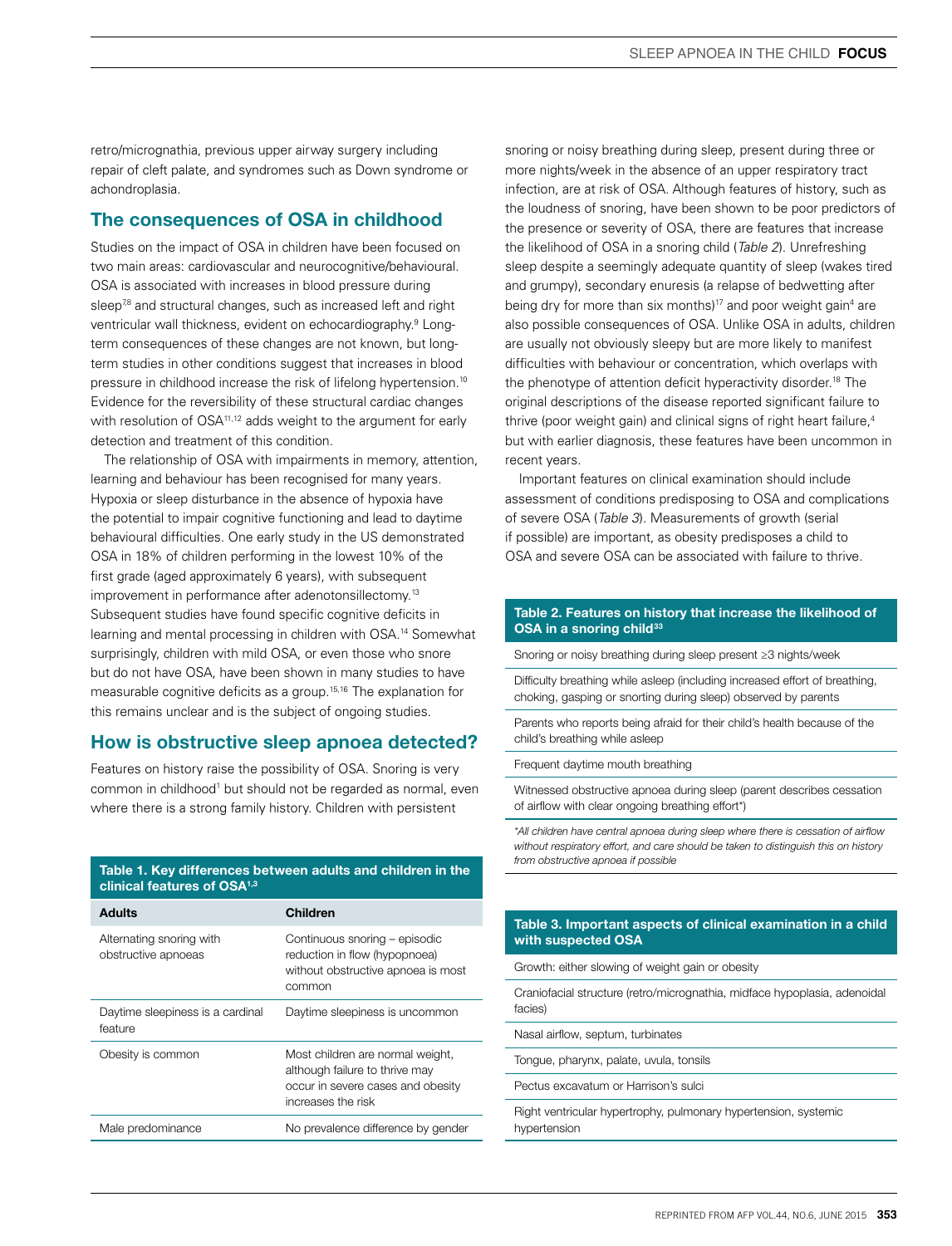Nasal examination for features of allergic rhinitis (eg mucosal inflammation, swollen turbinates) or reduced airflow suggestive of obstruction by enlarged adenoids, and assessment of the oropharynx, including tonsillar size, should be performed.

The diagnosis of OSA can be confirmed with a sleep study (polysomnography), which involves non-invasively monitoring multiple physiological channels to record sleep and respiratory parameters overnight including oxygen and carbon dioxide levels (*Figure 1*). This can be arranged through referral to a sleep centre or specialist sleep paediatrician. The sleep centre chosen must have experience in sleep studies in children, as performing sleep studies can be challenging in young children. There are also different rules for defining the condition and different thresholds for treatment, compared with sleep studies in adults.<sup>19</sup> Alternatives to polysomnography for children are being actively investigated owing to the very restricted availability of this test in Australia. Simplified studies with limited channels performed at home show promise, especially if abnormal, and specific abnormalities on overnight oximetry have a strong predictive value for OSA.20

## What treatment should be offered and when?

A range of treatment options is available, including surgical removal of the tonsils and/or adenoids, anti-inflammatory treatments, dental therapies and continuous positive airway pressure (CPAP).

In cases where the history is very strong and the child has enlarged tonsils (occupying more than 50% of the pharyngeal diameter<sup>21</sup>) and no other medical problems, direct referral to an ear, nose and throat surgeon for consideration of adenotonsillectomy may be appropriate, given the scarcity of



Figure 1. A child undergoing polysomnography for assessment of possible obstructive sleep apnoea.

paediatric sleep medicine services. Examples of features of a strong history are given in *Table 2*. Assessment of adenoidal size can be achieved using a lateral X-ray of the head or by an experienced operator using nasendoscopy.

Children under the age of 3 years, those with significant comorbidity and those with severe OSA are at increased risk of post-operative respiratory complications after adenotonsillectomy (approximately 25% for those with severe OSA), such as the need for supplemental oxygen or even re-intubation.22–24 Therefore, the choice of a location for the surgery should reflect that possibility.

The evidence for benefit of adenotonsillectomy has been accumulating over many years and a recent randomised controlled trial<sup>25</sup> has shown improvements in sleep-related symptoms and quality of life. Surgery may not reverse all of the associated decrements in neurocognitive functioning, especially for children with more mild OSA.<sup>25</sup> The reason for this remains unclear. Adenotonsillectomy often improves OSA in children who are obese25,26 or who have an underlying medical condition, such as Down syndrome, but in these groups in particular, the increased possibility of persisting disease after treatment should be borne in mind. A small number of children in whom surgical treatment is not appropriate or effective will require CPAP treatment.

Several studies have supported the use of anti-inflammatory agents in children with mild OSA as defined by polysomnography.27,28 This includes topical intranasal steroid sprays<sup>29</sup> and leukotriene receptor antagonists.<sup>28</sup> Nasal steroids take at least 2 weeks to improve symptoms, and a 6-week trial is recommended before determining the extent of benefit. These agents are helpful in controlling allergic rhinitis as a contributing factor to nasal obstruction, but may also reduce the size of the adenoids sufficiently to improve nasal obstruction in unselected patients with mild OSA.29 Where snoring is not associated with the features outlined in *Table 2*, and where there is clinical nasal obstruction with small tonsils, or allergic rhinitis in an older child, consideration of a trial of nasal steroids is warranted before referral for surgery. Commonly used agents in paediatrics include mometasone furoate 50 µg in each nostril once daily and fluticasone furoate 27.5 µg in each nostril once daily. There is evidence for the benefit of leukotriene receptor antagonists for mild OSA in children, but these agents are not approved by the Therapeutic Goods Administration (TGA) for this indication.

Dental therapies, such as rapid maxillary expansion may alter airway size, and be beneficial in children with OSA,<sup>30</sup> but the literature supporting this is in its early stages.<sup>31</sup>

# A suggested approach to case finding and treatment in primary care

An awareness of the potential significance of poor quality sleep in children is paramount. Parents may not appreciate the significance of snoring, nor mention sleep problems when consulting a general practitioner about their child's health.<sup>16,32</sup> A simple screening question regarding noisy breathing during sleep may uncover